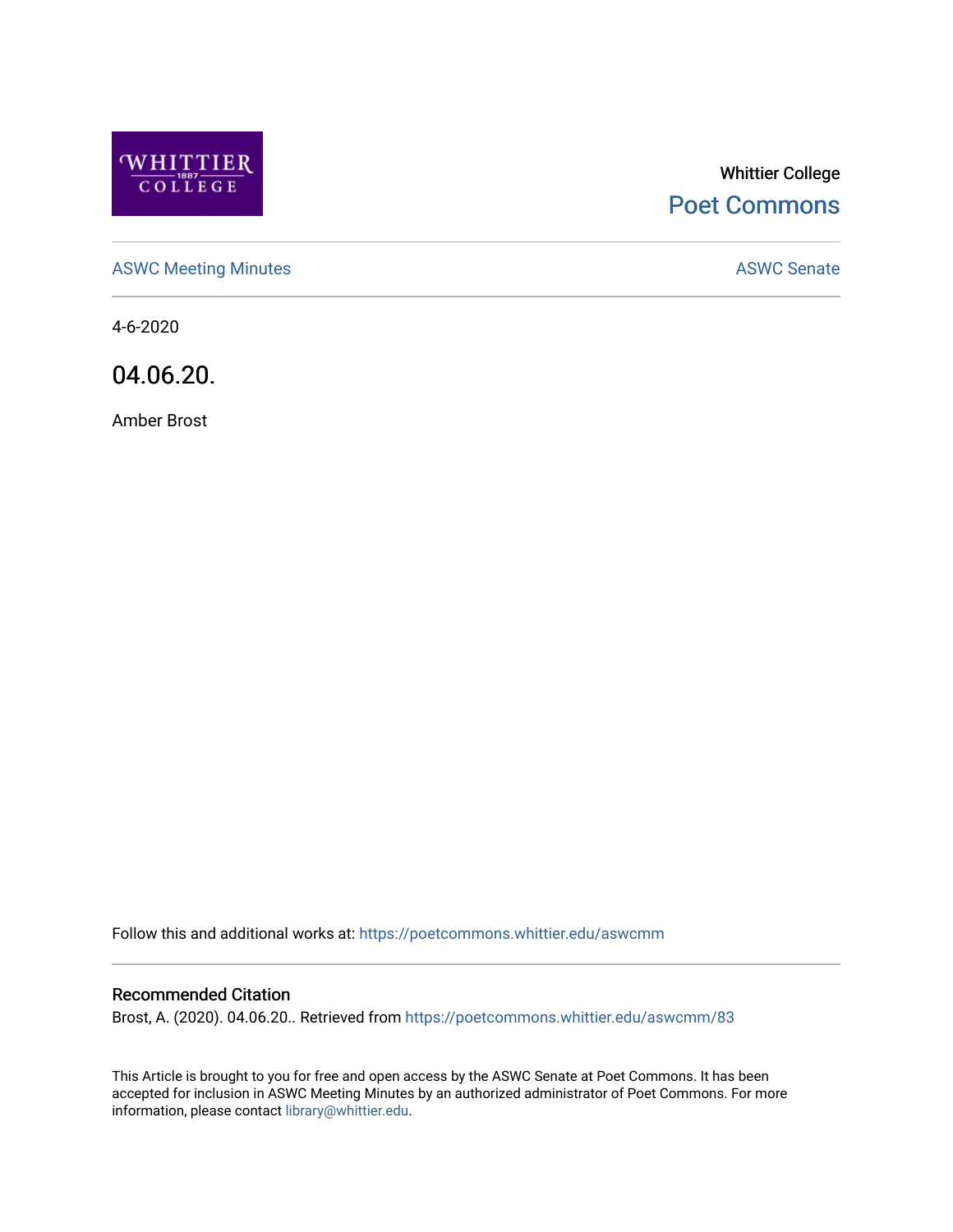



### **Meeting Minutes for** April 6, 2020

- **I. Meeting is called to order at:** 5:38 pm
- **II. Moment of Silence/Inspirational quote**
	- **A.** INSPIRATIONAL QUOTE
		- Read By: Sen. Mendoza

#### **III. Mission Statement**

**A.** The ASWC Senate, as the governing body of the Associated Students of Whittier College, is dedicated to the betterment of the college as an institution and as a member of the broader community. The Senate shall assist on-campus clubs and organizations in creating, promoting and implementing dynamic programs and events that involve students and add value to their educational experience. This body will act as an open forum for students to voice their opinions and desires, always keeping the best interests of the ASWC in mind. In all its actions, the Senate will serve the students first with integrity, dedication, responsibility and humility.

Read By: Sen. Hagan-Martin

### **IV. Roll Call – Secretary Brost**

- **A. Present:** Sen. Casserly-Simmons, Sen. Minami, Sen. Iseri, Sen. Hagan-Martin, Sen. Mendoza, Sen. Torres, Sen. Modesti, Tres. Estrada, VP Joachim, Pres. Moya, Dir. Tejada, Sec. Brost, Dir. Gil, Sen. Royster, Sen. Gracia, Sen. Segura, Sen. Garrison, Sen. Eccles, Sen. Angileri, Sen. Hidalgo, Sen. Alvarez
- **B. Absent excused:** Sen. Ross, Sen. Malone,
- **C. Unexcused:** Sen. Green

### **V. Minutes Amendment/Approval**

- **A. Approved by:** Sen. Mendoza
- **B. Seconded by:** Sen. Garrison
- **VI. Public Voice**
	- **A.** Jenny: Director of OEI
		- **1.** Cultural Grads have been postponed based on the feedback the seniors gave.
		- **2.** The planning committee are still trying to get the graduations ready.
		- **3.** The students are working on doing some kind of recognition to the seniors via Moodle.
		- **4.** Pres. Moya: Are the cultural stoles going to be gifted to the students? Jenny: That is one of the goals of the committee but I cannot guarantee anything until we hear back from the vendors.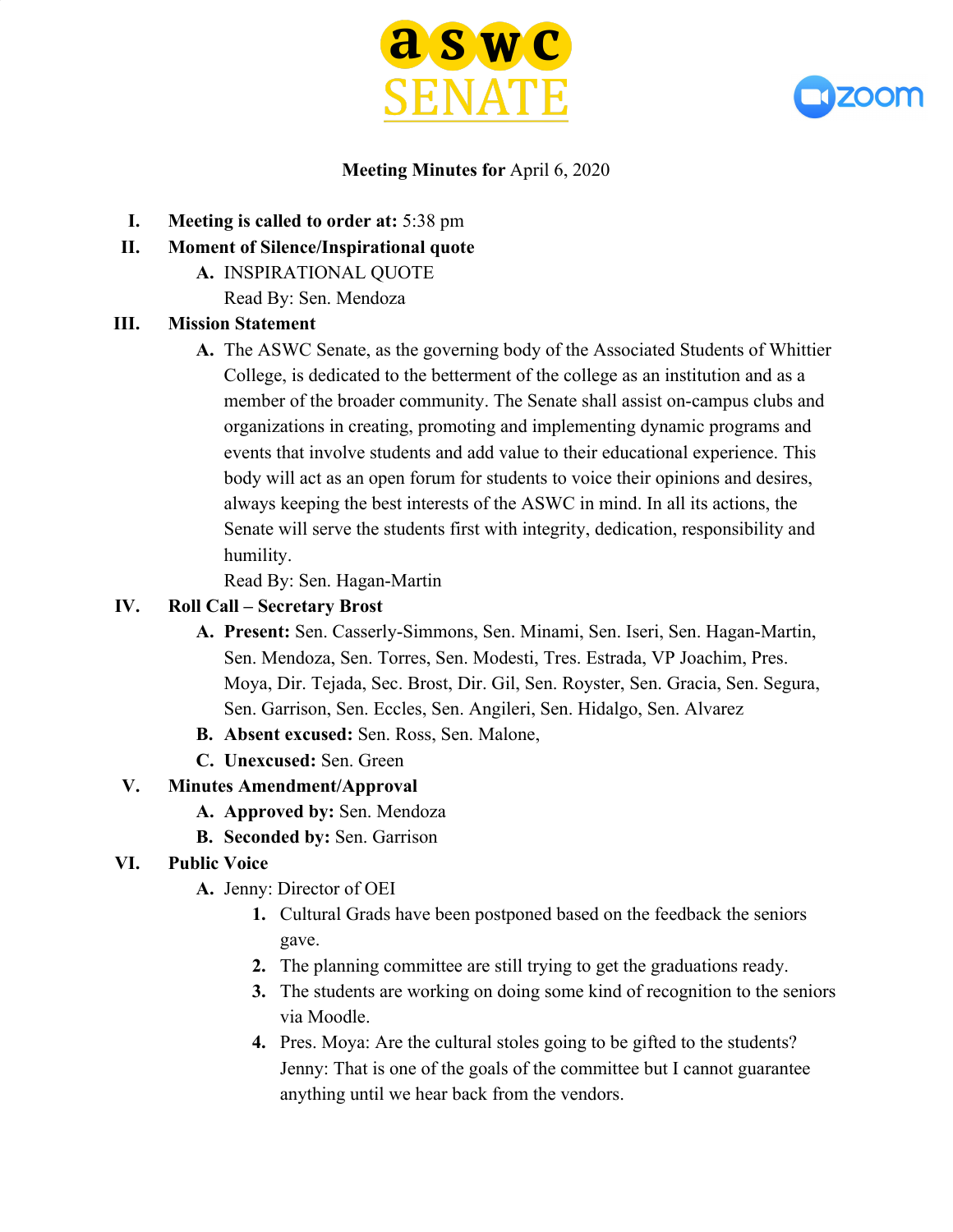



### **VII. President's Message -** *President Moya*

- **A.** Hi everyone I hope you all had a wonderful week. As we really get into the middle of online/remote learning, I want to remind you all that all of our campus services are still available, if you or any students you know are in need of more support, I encourage you all to utilize these resources and not hesitate to seek support. Our executive board is also here for you all should you need anything. Last week two surveys went out: the student engagement survey and a survey regarding commencement. Both surveys received a good amount of feedback. Today I spoke to Ana Lillia, the Director of Communications and administration who is very much relying and referring to the feedback received in deciding how to make decisions here on out. I would like to assure you all that this feedback has not been taken lightly and they are working diligently to develop a solution in how to execute commencement.
- **B.** Sen. Hidalgo: Regarding the feedback about the commencement: are we allowed to hear about the outcomes?

Pres. Moya: I think every senior wants an in person graduation. I think that the feedback they have received is going to guide them, moving forward.

### **VIII. Treasurer's Report -** *Treasurer Estrada*

- **A. General Fund Balance:** \$14,836.48
- **B. Operational Account Balance:** \$14,830.21
- **C. Reserve Account Balance:** \$34,631
- **D. Allocated Thus Far:** \$55,168.98
- **E. First Readings:** \$0.00
- **F. Daily Calendar Considerations:** \$0.00

# **IX. Constituent Reports**

- **A. Academic Affairs Chair:** *Sen. Minami*
	- **1.** N/A
- **B. First-Year Class Council:** *Sen. Iseri*
	- $1$  N/A

# **C. Commuter Representative:** *Sen. Hagan Martin*

- **1.** This week I made a bingo story to make the students feel engaged with the community during this remote time.
- **2.** I also was working on ways to make up for the annual Commuter Lunch with mailing a small item to all commuters to show the community in this uncertain time.
- **3.** Continuing working on Uber /Lyft discount codes for students once we get back in school.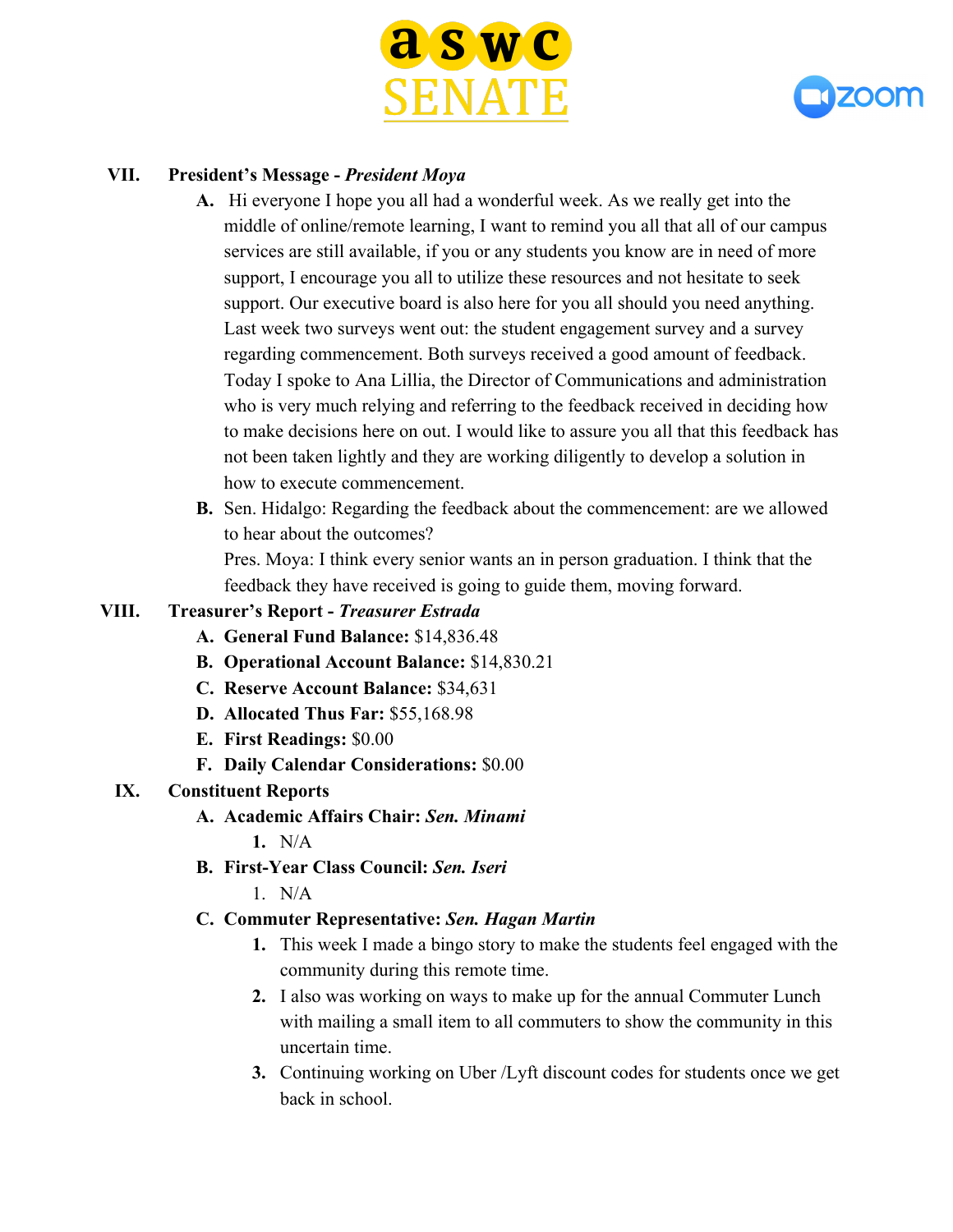



- **D. Residential Hall Representative:** *Sen. Ross*  $1$  N/A
- **E. Non-Traditional Student Representative:** *Sen. Mendoza*  $1$  N/A
- **F. Student Body Representative:** *Sen.Torres* **1.** N/A
- **G. Student Body Representative:** *Sen. Malone* **1.** N/A
- **H. Student Body Representative:** *Sen. Modesti* **1.** N/A
- **I. Student Body Representative:** *Sen. Green* **1.** N/A
- **J. Inter-Club Council Representative:** *Sen. Royster* 1. ICC will meet on Wednesday.
- **K. Diversity Council Representative:** *Sen. Garcia* **1.** N/A
- **L. Social Justice Coalition Representative:** *Sen. Segura* **1.** N/A
- **M. Media Council Representative:** *Sen. Garrison* **1.** N/A
- **N. Poet Student Athlete Leadership Academy Male Representative:** *Sen. Eccles* **1.** N/A
- **O. Poet Student Athlete Leadership Academy Female Representative:** *Sen. Angileri*

**1.** N/A

- **P. Inter-Society Council Female & Male Representative:** *Sen. Hidalgo & Sen. Alvarez*
	- **1.** We are voting for isc to pay for all Society senior stoles.
		- a) Will have a final decision tonight.
		- b) Have been checking up via GroupMe.

# **X. Committee Reports**

# **A. Administrative –***Vice President Joachim*

**1.** Administrative Committee will be presenting the second reading of the petition/initiative amendment during tonight's meeting. We will be requesting that this amendment be voted on tonight. We have also drafted an amendment that will change the amount of Student Body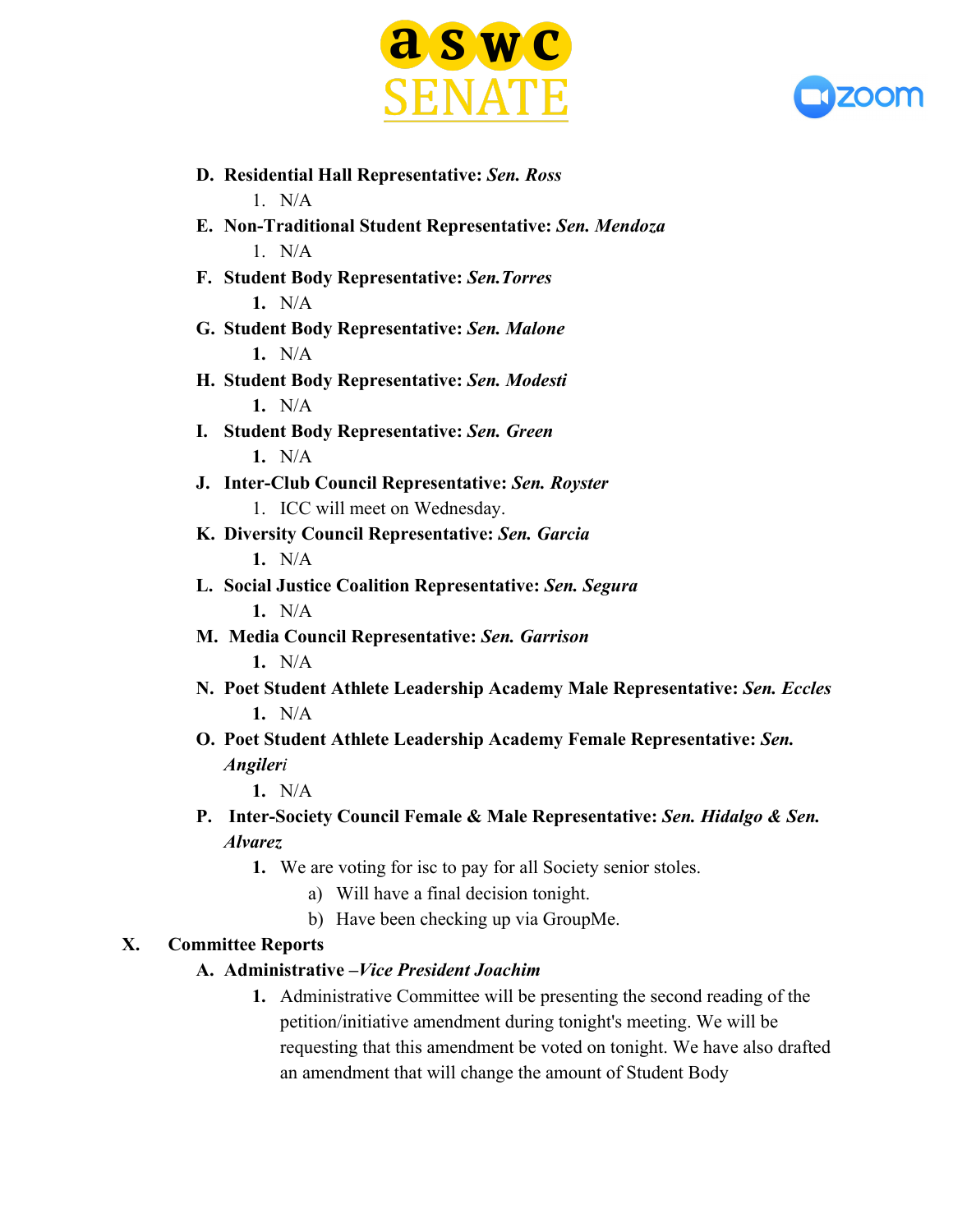



Representatives seated on the table from four to three, which would **be implemented for this election cycle.**

### **B. Budget-** *Treasurer Estrada*

- **1.** Budget committee will meet tomorrow from 12:40 pm-1:30 pm. Everyone that is signed up will be reminded through SMS. The meeting will be held on zoom.
- **2.** Whittier College Pre-Law Club for \$999.00 was funded last week for their Blueprint law prep program.
- **3.** Pending Requests for this Tuesday: E-Sports Club for \$350

# **C. Campus Relations-** *Director Tejada*

1. Hi everyone I really hope you all are staying safe and healthy! A lot of the work I have been doing recently has been for elections to ensure that info is being given out to the students well and everything! I am so proud of you all by the way, I wish you all luck. I have been posting the flyers you all have made on the instagram, and once I have received all of them I will do a Twitter thread. I have also made a template for all of your positions to post on your Instagram stories, there's room on them to add the ask questions sticker and whatever else you'd like to add to it! These are just to help your constituents easily access you on Instagram. I will be emailing or texting these to you directly after the meeting so watch out for those! Also thanks to Senator Hidalgo's wonderful idea to make infographics regarding filing for unemployment benefits, I have just started it today and I am about halfway done so I will hopefully finish tonight to be able to post it tomorrow! Again if you all have any new ideas of things we should do to ensure everything stays updated on the social media please let me know!

### **D. Elections-** *Secretary Brost*

- **1.** Info Sessions were last week and they went well.
- **2.** Dir. Tejada has posted candidate's flyers on Instagram.
- **3.** Applications for the following positions are still needed:
	- a) Residential Hall Rep.
	- b) Commuter Rep.
	- c) Non-Traditional Student Rep.
	- d) Academic Affairs Council Rep.
- **4.** Applications are due on April 9th by Midnight.
- **5.** Make sure to email VP Jochim your statement for the ballots by the 14th.
- **6.** Elections are 16-17.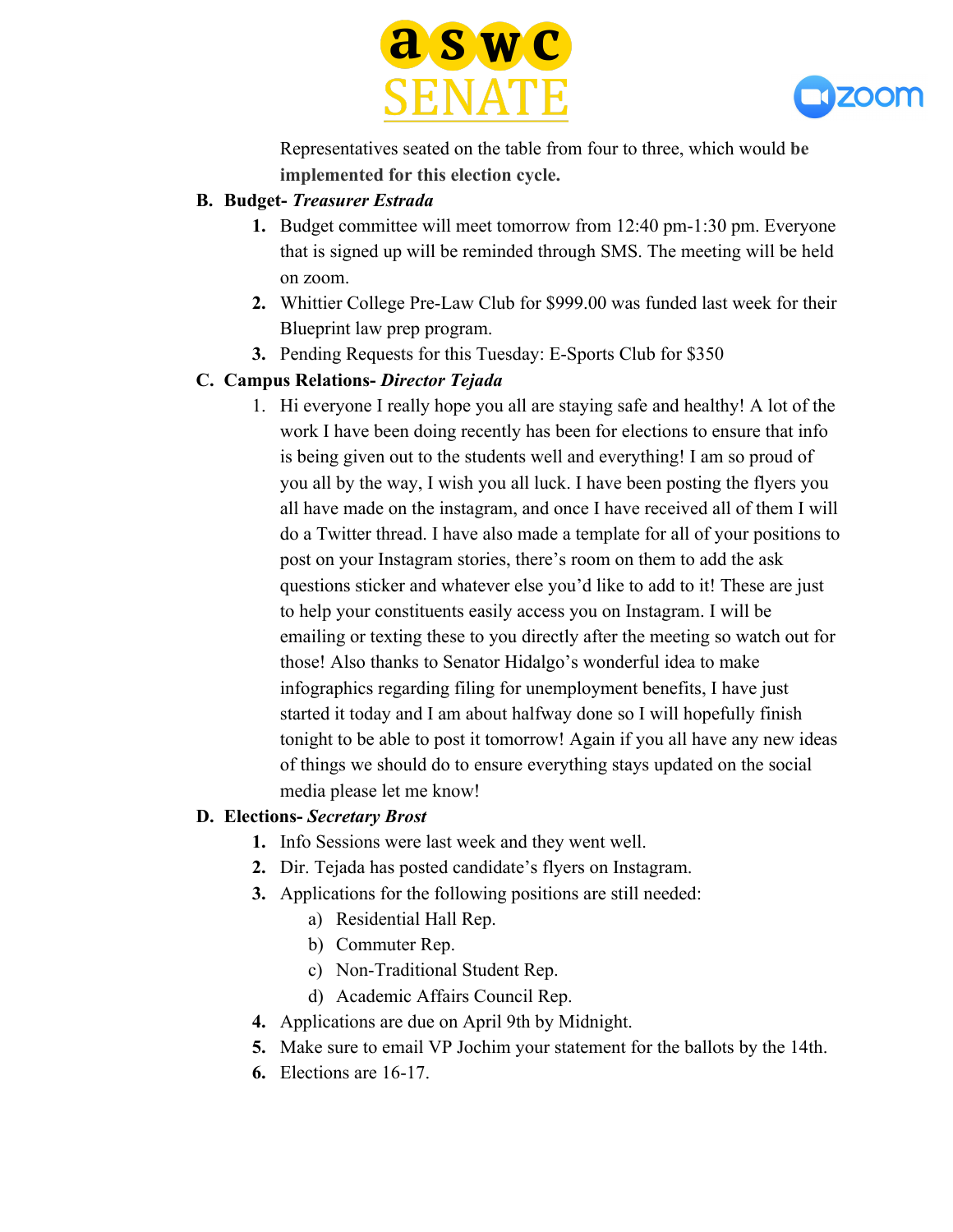



- **7.** If you want to change the position you were running for, you would just resubmit the applications.
- **8.** Sen. Mendoza: How are we reaching out to international students and nontraditional students?

VP Joachim: We posted a news article on Engage that is permanent. We have been relying heavily on social media.

Pres. Moya: If you have any recommendations, please let us know. Sen. Mendoza: Is it alright will you all if I reach out to Jade in the admissions office to spread the news about this position? VP Joachim: Yes, that would be great!

### **E. Program Board –** *Director Gil*

- **1.** We currently have a giveaway for a nintendo switch going on.
- **2.** On Thursday we have a instagram live takeover with Carrina, a giveaway is included so tune it to enter.
- **3.** On Thursday the 15th we will have a talent challenge on instagram with a prize for the winner.
- **4.** Continue to keep an eye out for the care package sign ups!

### **F. Advocacy-** *President Moya*

- **1.** We will be meeting at a different time.
- **2.** Will be meeting on Wednesday at 4:30, instead of 5:30.
	- a) Via Zoom.
- **3.** Please share any student feedback and concerns about this online process, and send them my way.

# **G. Culinary-** *Sen. Malone & Sen. Torres*

- **1.** N/A
- **H. Student Feedback Committee-** *Sen. Modesti*
	- **1.** N/A
- **I. Student Finance Committee-** *Tres. Estrada*
	- **1.** N/A

# **J. Environmental-** *Sen. Casserly-Simmons*

- **1.** Going to get a visual done for the CI to hang when we go back to school eventually.
- **2.** Action bill is done and drafted just being revised.
	- a) Sent it over to VP Joachim and will look at his revisions.

# **XI. First Readings**

**A.** N/A

# **XII. Daily Calendar Considerations**

**A.** N/A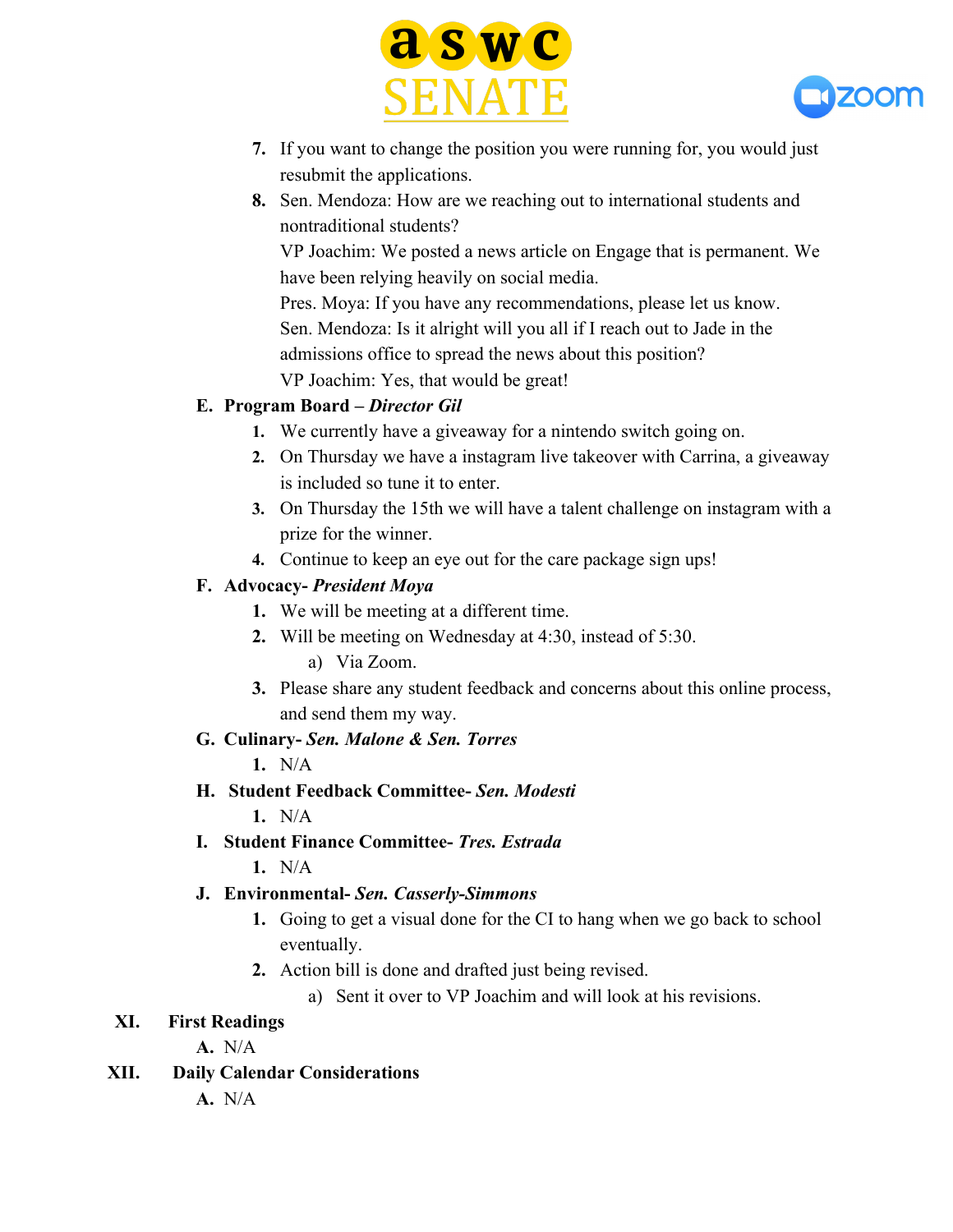



#### **XIII. Misc. Business**

**A.** Chris Greenwood: Talking about the Media Council Reserve Account.

- **1.** Media Council is asking the Senate to waive the Senate taking back anything more than \$20,000 for this semester.
- **2.** Pres. Moya: The events that weren't able to happen this semester, would they happen in the fall?

Chris: We want to have these events to happen in the fall. We want to have these funds in the reserves so we can use these funds in the fall. Sen. Garrison: We are pushing back the ASA event in the fall. With more funds, we would be able to make this event bigger and better.

Pres. Moya: Do you know how much the media council was spending on the ASA event?

Sen. Garrison: It would be about a thousand. But for next semester, we could probably double that.

Tres. Estrada: You want more than \$20,000 in your reserve?

Chris: We would like to keep all of the money in our reserve. This would be this one time thing.

Tres. Estrada: How much money would you want in your reserve account in the fall semester?

Chris: I don't think we are going to go over the \$20,000. I would like to keep the \$3,000 extra in our account.

Pres. Moya: Does everyone understand the bill Chris is referring to? Dir. Gil: If that money wasn't going to go to the reserve, where would it go?

Pres. Moya: It would go back to the Senate's reserve account.

Tres. Estrada: None of the money is going to go to waste, it is going to go into the ASWC reserve account. I think that \$20,000 would be enough to cover any expenses that come up.

Chris: We still need to pay out a lot of things, like stuff for our radio and website. Our printing cost has gone down because we went online. We would just like to keep the money in our account.

VP Joachim: Thank you for coming in and bringing this to our attention. Chris: I just wanted to bring this to light as soon as possible.

VP Joachim: I suggest that everyone takes the week and talks to their constituents, then we will vote on it next week. Eboard will also be discussing it during their meeting tomorrow.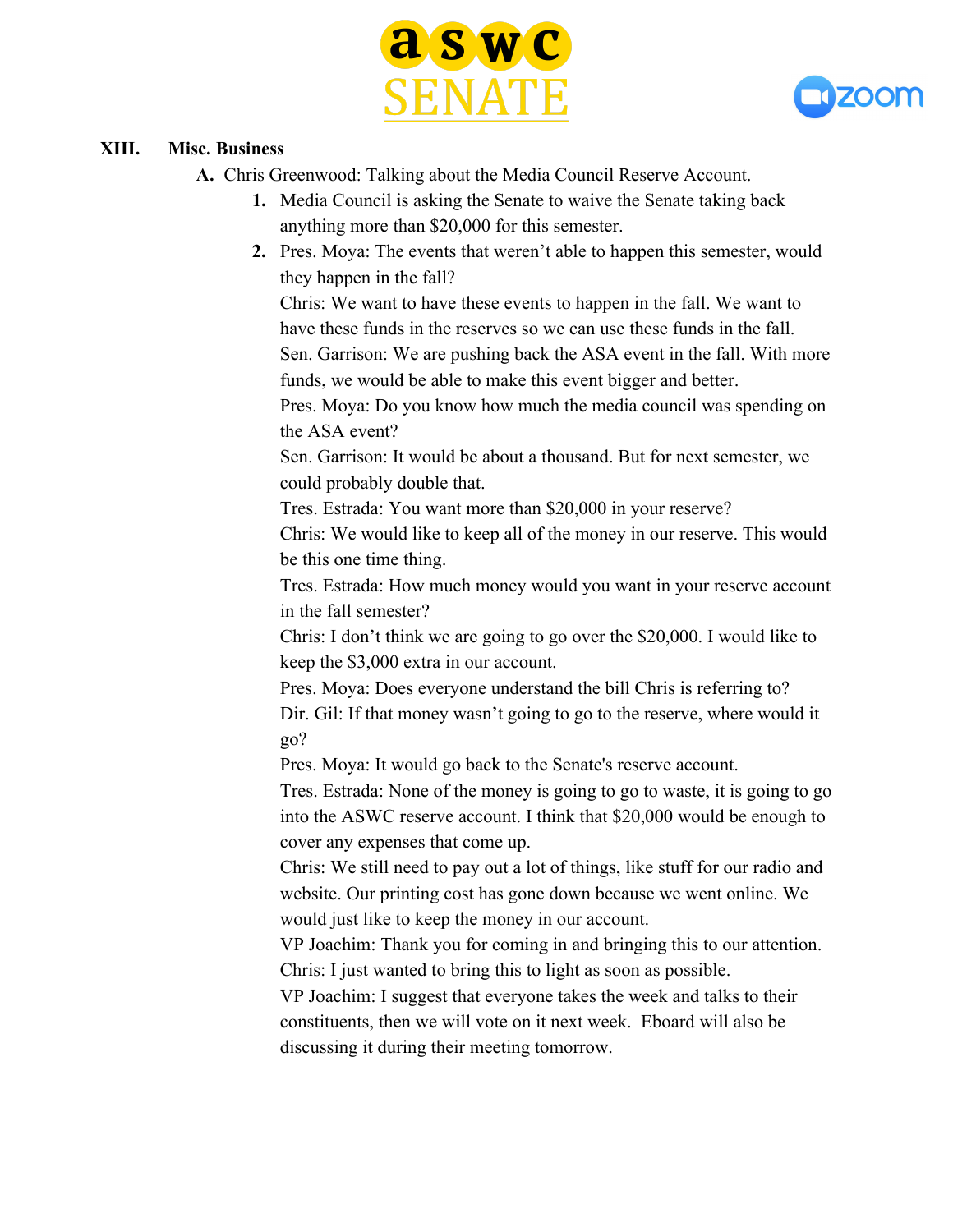



#### **B.** *First Reading: Student Body Representative Position Amendment:*

**1.** The Amendment Reads:

"WHEREAS, the ASWC Senate has operated with four Student Body Representatives throughout the course of the 2019-2020 academic year, WHEREAS, the Non-Traditional Student Experience Representative was created this year to further represent the student body,

WHEREAS, the ASWC Senate currently has a specified role for first-years held by the First-Year Class Council President,

WHEREAS, the Student Body Representative position lacks specificity, WHEREAS, the ASWC Senate continuously seeks methods of improving the representation of the ASWC student body,

THEREFORE, LET IT BE RESOLVED, the ASWC Senate limit the amount of Student Body Representatives seated on the table to three for the 2020-2021 academic school year,

LET IT FURTHER BE RESOLVED, this change be implemented immediately and be taken into account for the Spring 2020 ASWC Senate elections,

LET IT FURTHER BE RESOLVED, a notice of the position change be sent to the student body through the Poet Alerts email,

LET IT FURTHER BE RESOLVED, the ASWC Senate table of 2020-2021 re-establish the Student Body Representative position where representatives from each class year sit on the table,

LET IT FURTHER BE RESOLVED, the Non-Traditional Student Experience Representative also encompass students that do not fall into the second, third, or fourth year categories."

- **2.** VP Joachim would like to fast-track this amendment.
- **3.** Dir. Gil : I move to vote on passing this amendment. Sen. Eccles: I second. For: 13 Against: 0 Abstation: 0
- **4.** VP Joachim: I will be letting the people know who are running for the position of this new change. They were already aware that it was a possibility.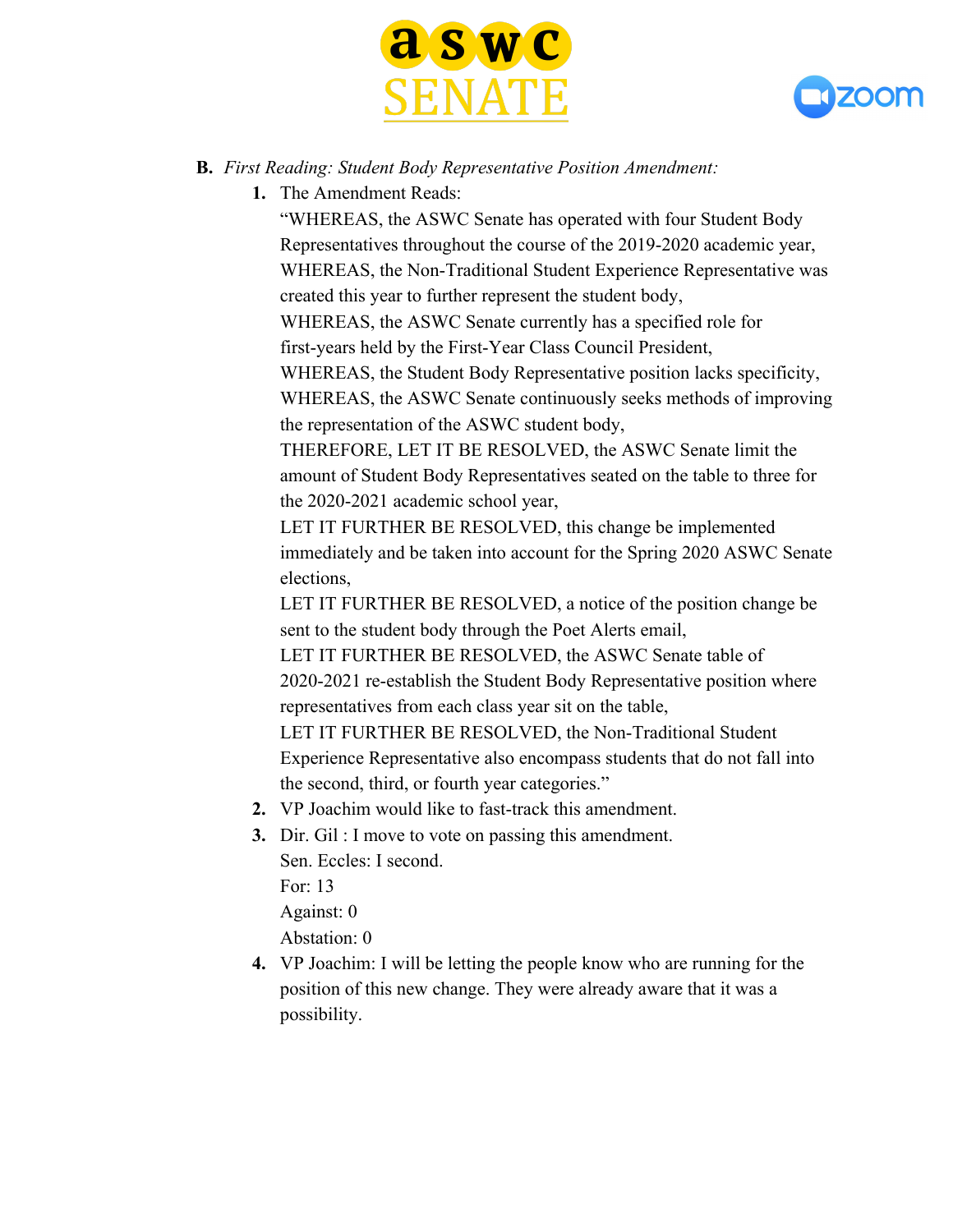



#### **C.** *Second Reading: Petition/Initiative Amendment:*

**1.** This amendment reads:

"ARTICLE XIII: Initiatives

Any matter over which a governing body or committee of the ASWC has jurisdiction may be brought to a vote of the student body by an initiative containing ten percent (10%) of the student body's signatures. The Elections Committee will be responsible for holding an election for the purpose of voting on the proposal within two weeks. The decision on the matter will be determined by a majority vote in that election. Definition of an Initiative:

An initiative is a concern that pertains to larger, ongoing manners that affect the entire student body and/or staff on campus as a whole (i.e. sustainability, ADA compliance).An initiative specifically calls for a vote by the student body.

An initiative contains a description of the presented concern and a feasible course-of-action.

Administration will work with ASWC Senate to achieve the goals set forth by the initiative.

Initiatives and the Initiative Process:

The initiative must contain on each page a heading which includes the word "Initiative" and the full text of the proposal.

The initiative is to be submitted to the Dean of Students or their designee who will be responsible for verifying that the conditions of part A above are met and for counting the number of full time students who have signed the petition.

The Dean of Students or their designee will submit to the ASWC President and to the chair of the Elections Committee a notice including a copy of the heading (see paragraph 1 of this section) of the initiative and the number of full time students who have signed the petition with legible signatures and ID number.

The Dean of Students or their designee maintains full authority to designate whether the presented document is a petition or initiative, and exercises full right to move forward regarding that designation. Under no circumstances will any names of people signing an initiative be made known to any member of the ASWC.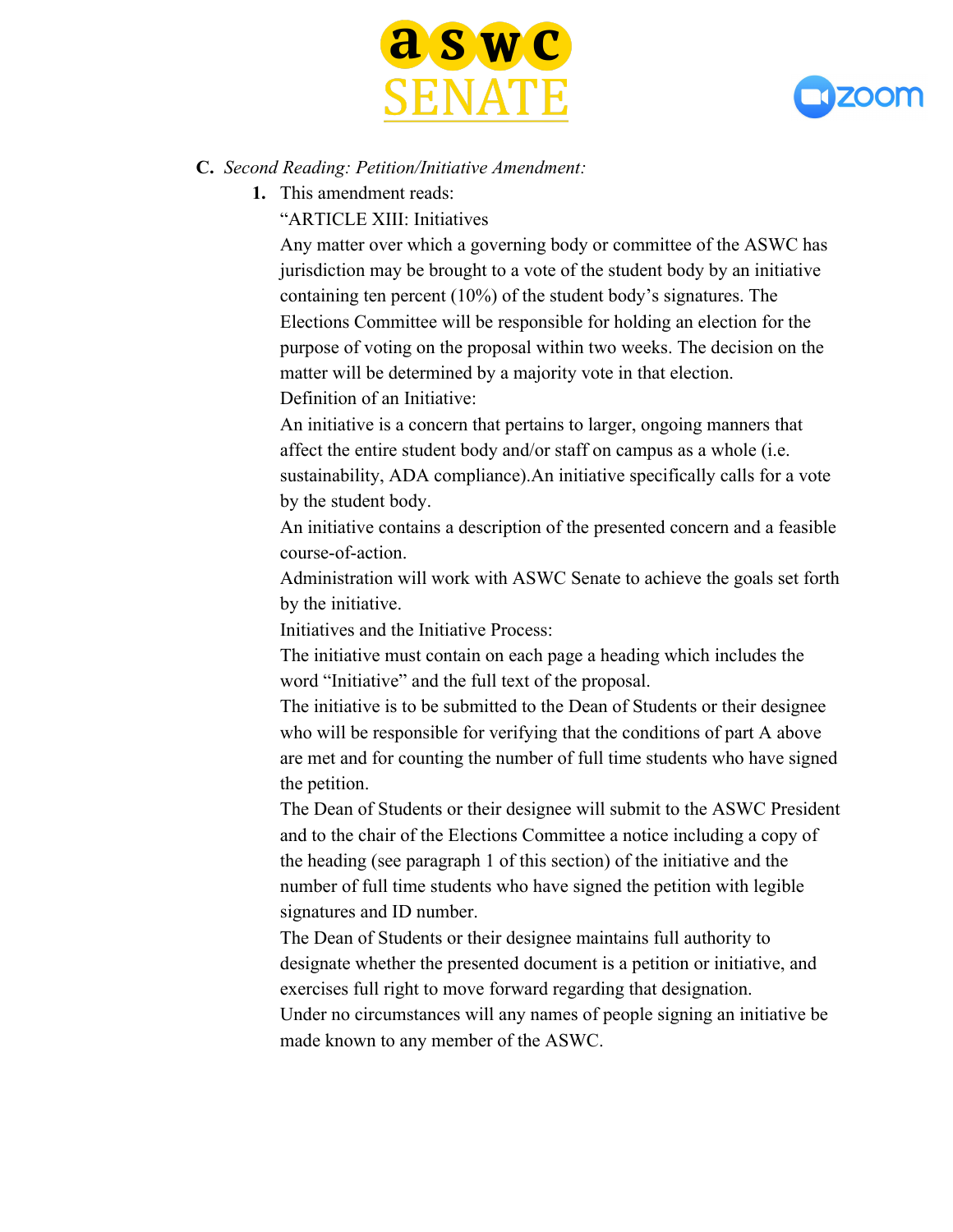



#### Article XIV: Petitions

Any matter over which a governing body or committee of the ASWC has jurisdiction may be brought by the student body to the Senate by a petition containing ten percent (10%) of the student body's signatures. Definition of a petition:

A petition is a representation of student opinions on a particular matter that ASWC Senate holds jurisdiction over.

Petitions regard specific daily calendar considerations, bills, and/or budget requests brought to the ASWC Senate.

The petition and petition process:

The petition must contain on each page a heading which includes the word "Petition" and a description of the item the petition wishes to address If the petition is regarding a bill, the entirety of the bill must be physically attached to the petition.

If the petition is regarding a budget request, they must request a print-out of the request from the current Treasurer to attach to the petition.

The petition is to be submitted to the Dean of Students or their designee who will be responsible for verifying that the conditions of part A and B above are met and for counting the number of full time students who have signed the petition.

The Dean of Students or their designee will submit to the ASWC President and to the chair of the Elections Committee a notice including a copy of the petition and the number of full time students who have signed the petition with legible signatures and ID number.

The Dean of Students or their designee maintains full authority to designate whether the presented document is a petition or initiative, and exercises full right to move forward regarding that designation. Names of people signing a petition shall be made known to members of the ASWC Senate to allow for Senators to check for representation of their constituency."

- **2.** VP Joachim would like to fast-track this amendment.
- **3.** Sen. Eccles: I move to vote on passing this amendment. Sen. Mendoza: I second. For: 13 Against: 0 Abstation: 0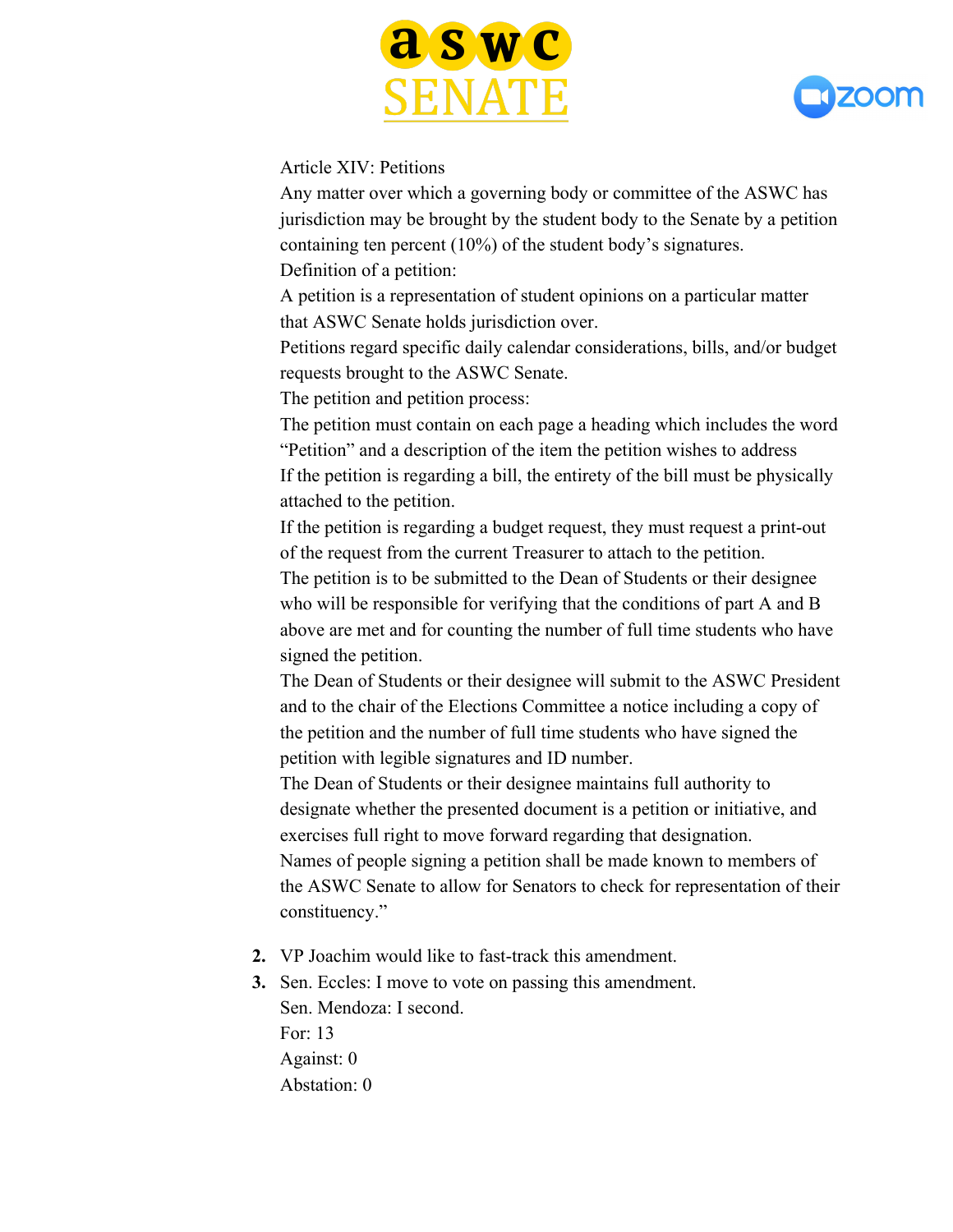



- **4.** Pres. Moya: Do you any of the students who are running for a position that are here, have anyone question about this? Everyone is good? Cool.
- **5.** Sen. Garrison: The QC is publishing online. But the domanies through the college are not working. We will be having a giveaway soon for KPOET. We will be giving groceries to students. Also, the Spanish film festival is still online. The link is online.
- **6.** Sen. Eccles: For anyone who are still left on campus, the CI is open and there is food. And RAs will be checking in on people.

#### **XIV. Announcements**

- **A.** Pres. Moya: I am just going to give an update about the awards last week. Of course, it is hard to find a venue who will do them. Eboard has been discussing this. What we are thinking is give them certificates and them, when everything is up and running again, get them a plaque.
- **B.** Christine: Student life nominations are open and they are on Engage. Pres. Moya: As far as nominations go, students faculty and staff can nominate students for the awards?

Christine: Yes and you can also self nominate yourself.

#### **STUDENT LIFE AWARD NOMINATIONS OPEN**

Nominations for the Student Life Awards are open and we invite you to nominate students, student organizations, and programs. Self-nominations will be accepted. Faculty, staff, and students are encouraged to submit nominations on Engage for the following categories:

- Outstanding Contribution to Wellness
- Professional Development Award
- Social Justice Leadership Award
- Innovator Award
- Outstanding Service Collaborator
- Community Development Award
- Outstanding Program or Event
- Senior Key Award
- New Student Organization of the Year
- Emerging Leader Award
- Virtual Engagement Award